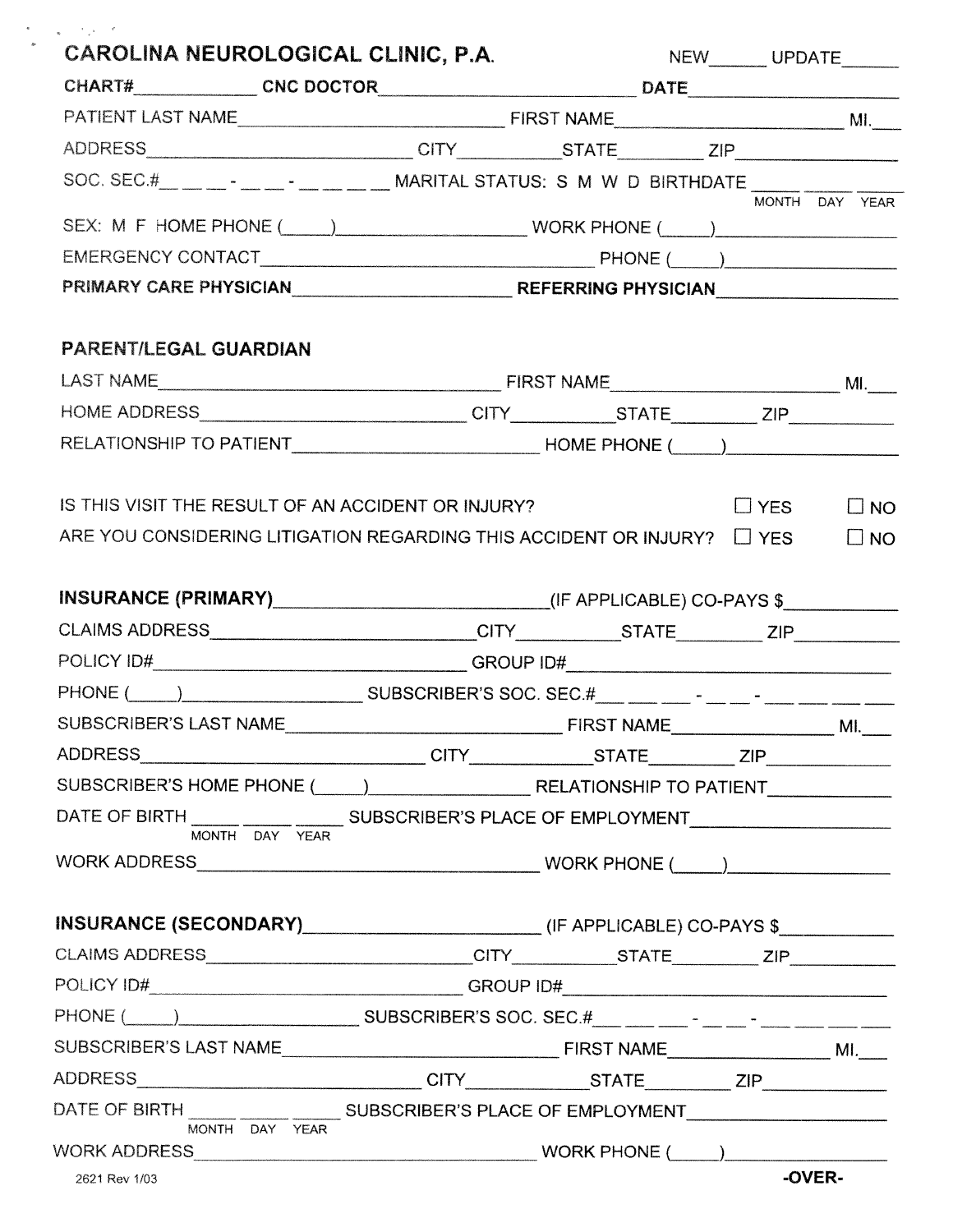ACCEPTANCE OF FINANCIAL RESPONSIBILITY: I understand that I am responsible for all medical expenses regardless of insurance coverage and whether or not there is an accident with another person at fault.

AUTHORIZATION TO RELEASE INFORMATION: <sup>I</sup> hereby authorize Carolina Neurological Clinic to release any information acquired in the course of my examination or treatment to insurance carriers, attorneys or agencies involved in the paymen<sup>t</sup> of my account. We will file for all hospital related charges and diagnostic testing. Office visits will be filed for patients covered by HMO. PPO, NC Blue Cross/Blue Shield, and Medicare insurance claims only.

PERMISSION TO TREAT A MINOR (UNDER AGE OF 18): In the event of an emergency, and / cannot be contacted, I give my permission to the doctors, or the persons under their instruction, to treat my child in their office or hospital as required by the events of that emergency situation.

ASSIGNMENT OF BENEFITS: <sup>I</sup> hereby authorize paymen<sup>t</sup> directly to Carolina Neurological Clinic for medical benefits.

SIGNATURE OF PATIENT, PARENT OR GUARDIAN DATE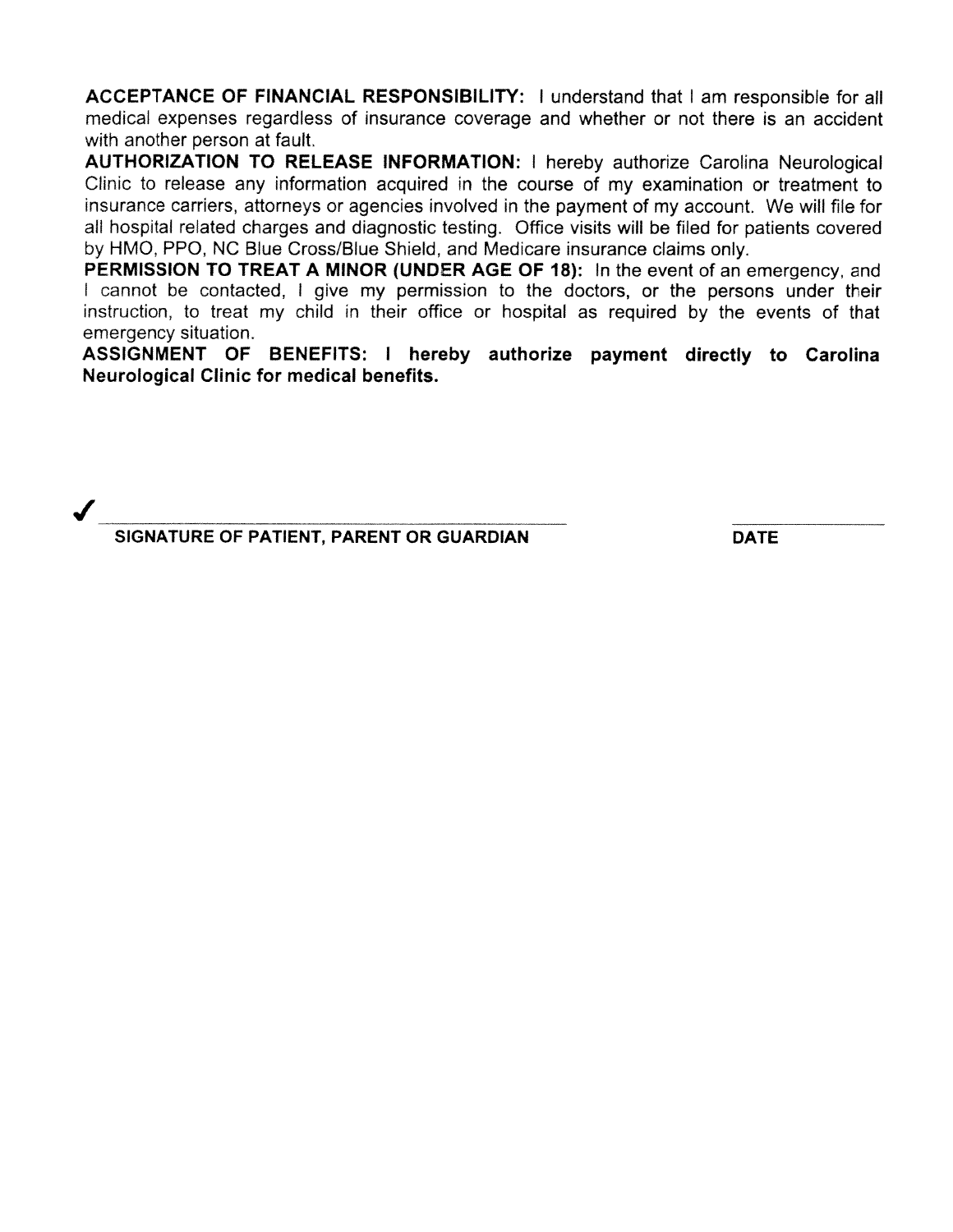# CAROLINA NEUROLOGICAL CLINIC, PA.

|                                                           | FULL NAME: ________________          |                                    |                        |                       |                                                                                                                  |                        |
|-----------------------------------------------------------|--------------------------------------|------------------------------------|------------------------|-----------------------|------------------------------------------------------------------------------------------------------------------|------------------------|
|                                                           |                                      |                                    |                        |                       | AGE: BIRTHDATE: DATE: DATE:                                                                                      |                        |
|                                                           |                                      |                                    |                        |                       |                                                                                                                  |                        |
|                                                           |                                      |                                    |                        |                       | MARITAL STATUS: Single Married Separated Divorced Widowed HANDEDNESS: Right Left                                 |                        |
|                                                           |                                      |                                    |                        |                       | WRITE A BRIEF DESCRIPTION OF THE PROBLEM FOR WHICH YOU ARE BEING SEEN: Under the manner of the set of the mann   |                        |
|                                                           |                                      |                                    |                        |                       |                                                                                                                  |                        |
| Leave Blank                                               | Chief Complaint:                     |                                    |                        |                       |                                                                                                                  |                        |
|                                                           |                                      |                                    |                        | <b>MEDICATIONS</b>    |                                                                                                                  |                        |
|                                                           |                                      | Are you presently taking: (circle) |                        |                       |                                                                                                                  |                        |
| Dilantin                                                  |                                      |                                    | Birth control pills    |                       | Insulin, diabetic pills                                                                                          | Thyroid                |
| <b>Barbiturates</b>                                       |                                      |                                    | Blood pressure pills   |                       | Iron, poor blood meds                                                                                            | Water pills            |
| Aspirin, Bufferin<br>Sleeping pills                       |                                      |                                    |                        | Weight reducing pills | <b>Shots</b>                                                                                                     |                        |
| Phenobarbital<br>Cortisone                                |                                      |                                    |                        | Blood thinning pills  | Antibiotics                                                                                                      |                        |
| Tranquilizers<br>Digitalis<br>List any other medications: |                                      |                                    | Hormones               |                       | Laxatives                                                                                                        |                        |
|                                                           |                                      |                                    |                        |                       | List any drugs to which you are allergic, or other allergies: entitled and an according to the set of the set of |                        |
|                                                           |                                      |                                    |                        |                       |                                                                                                                  |                        |
|                                                           |                                      |                                    | <b>PERSONAL HABITS</b> |                       |                                                                                                                  |                        |
| <b>YES</b>                                                | NO.                                  | Do you smoke?                      |                        |                       | Cigarettes Pipe Cigars<br>(please circle)<br>Daily Amount: Manuel Mow Long: Mow Long:                            |                        |
| <b>YES</b>                                                | NO.                                  | Do you drink:                      | Alcohol <b>Alcohol</b> |                       | Daily Amount:                                                                                                    | How Long:<br>------    |
| <b>YES</b>                                                | NO.                                  | Do you drink:                      | Beer                   |                       | Daily Amount: ___________________________ How Long: ____________                                                 |                        |
| <b>YES</b>                                                | Do you drink:<br><b>NO</b><br>Coffee |                                    | Daily Amount:          | How Long:             |                                                                                                                  |                        |
| <b>YES</b><br><b>YES</b>                                  | <b>NO</b><br><b>NO</b>               | Do you drink:<br>Do you drink:     | Tea<br>Soft Drinks     |                       | Daily Amount:<br>Daily Amount:                                                                                   | How Long:<br>How Long: |
|                                                           |                                      |                                    |                        |                       |                                                                                                                  |                        |
|                                                           |                                      |                                    | PAST MEDICAL HISTORY   |                       |                                                                                                                  |                        |
|                                                           |                                      |                                    |                        |                       |                                                                                                                  |                        |
|                                                           |                                      |                                    |                        |                       |                                                                                                                  |                        |
|                                                           |                                      |                                    |                        |                       |                                                                                                                  |                        |
|                                                           |                                      |                                    |                        |                       | Other serious illnesses (not requiring hospitalization) with dates: [2010] [2010] [2010] [2010] [2010] [2010] [  |                        |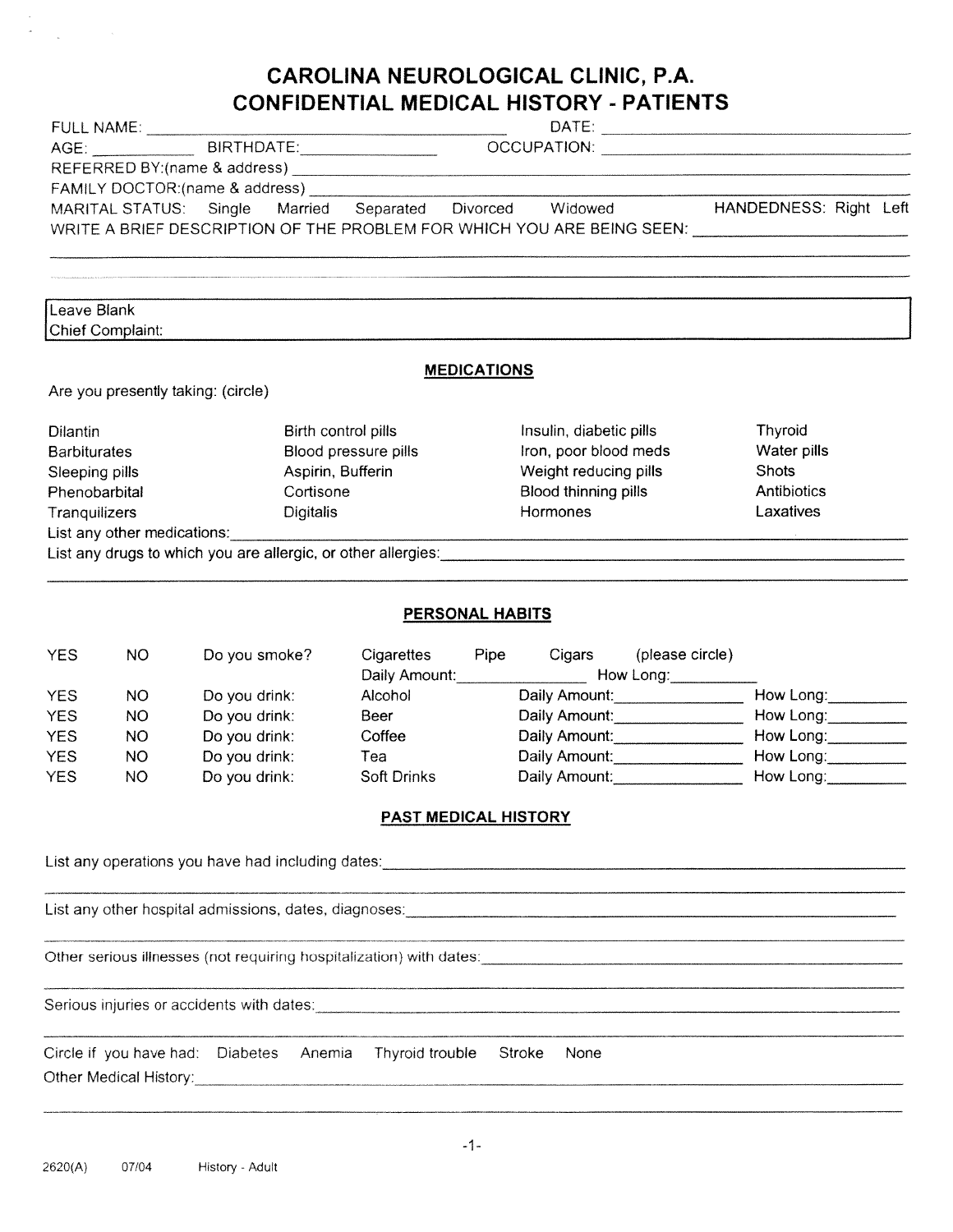## FAMILY HISTORY

| <b>FAMILY</b>   | <b>AGE</b> | <b>AGE AT DEATH</b> | CAUSE OF DEATH HAS ANY BLOOD RELATIVE HAD: |  |
|-----------------|------------|---------------------|--------------------------------------------|--|
| Father          |            |                     | <b>Diabetes</b>                            |  |
| Mother          |            |                     | Heart trouble                              |  |
| <b>Brothers</b> |            |                     | High Blood Pressure                        |  |
| $#$ living      |            |                     | Stroke                                     |  |
| # dead          |            |                     | Cancer                                     |  |
|                 |            |                     | Epilepsy                                   |  |
| <b>Sisters</b>  |            |                     | Migraine headaches                         |  |
| # living        |            |                     | Sick headaches                             |  |
| $#$ dead        |            |                     | Nervous breakdown                          |  |
|                 |            |                     | Asthma                                     |  |
| Husband/Wife    |            |                     | <b>Bleeding tendency</b>                   |  |
| $#$ sons        |            |                     | Stomach ulcers                             |  |
| # daughters     |            |                     | Kidney disease                             |  |
|                 |            |                     | Your same problem                          |  |

## REVIEW OF SYSTEMS

INSTRUCTIONS: Circle YES or NO for each section and indicate when the problem first began.

## DO YOU NOW OR DID YOU IN THE PAST HAVE TROUBLE WITH:

| <b>HEADACHES?</b><br>a.<br>b <sub>1</sub> | - Frequent of Severe NO<br>How often? Daily<br>How long does it last? | Weekly      | <b>YES</b><br>Monthly                    |           |                       |          |                                                                                                                 |             |
|-------------------------------------------|-----------------------------------------------------------------------|-------------|------------------------------------------|-----------|-----------------------|----------|-----------------------------------------------------------------------------------------------------------------|-------------|
| C.                                        | Major pain: Front                                                     | <b>Back</b> | One Side                                 | All Over  |                       |          | Other: when the contract of the contract of the contract of the contract of the contract of the contract of the |             |
| d.                                        | When did they first ever begin?                                       |             |                                          |           |                       |          |                                                                                                                 |             |
| е.                                        | How have they changed?                                                |             |                                          |           |                       |          |                                                                                                                 |             |
| $f_{\cdot}$                               | Do they wake you from sleep?                                          |             | Never                                    | Sometimes | Often                 |          |                                                                                                                 |             |
| g.                                        | With headache do you have?                                            |             | Nausea                                   |           | <b>Blurred Vision</b> |          | <b>Lost Vision</b>                                                                                              |             |
|                                           |                                                                       |             | Vomiting                                 |           | Spots before Eyes     |          | Numbness                                                                                                        |             |
|                                           | PASSING OUT - FAINTING - CONVULSIONS - SEIZURES?                      |             |                                          | NO.       | <b>YES</b>            |          |                                                                                                                 |             |
| a.                                        | How often? Daily                                                      | Weekly      | Monthly                                  |           |                       |          |                                                                                                                 |             |
| b.                                        | When in the day do spells usually occur?                              |             |                                          |           |                       |          |                                                                                                                 |             |
| $C_{\star}$                               | With spells do you: Fall                                              |             | Get Stiff                                |           | <b>Bite Tongue</b>    | Shake    |                                                                                                                 |             |
|                                           |                                                                       | <b>Jerk</b> | Turn Blue                                |           | Make Noise            |          | Lose Control of Kidneys                                                                                         |             |
| TROUBLE WITH EYES? NO                     | <b>YES</b>                                                            |             |                                          |           |                       |          |                                                                                                                 |             |
| a.                                        | Loss of vision:                                                       |             | One eye Both eyes  Painful  Only Blurred |           |                       |          |                                                                                                                 |             |
| b.                                        | Double vision:                                                        |             | Objects are separated - Up Down          |           |                       | Sideways |                                                                                                                 |             |
| C.                                        | Lid droops: Right                                                     | Left        | <b>Both</b><br><b>YES</b>                |           |                       |          |                                                                                                                 |             |
| d.                                        | Do you wear glasses: NO                                               |             |                                          |           |                       |          |                                                                                                                 |             |
|                                           | TROUBLE WITH HEARING? NO                                              | <b>YES</b>  |                                          |           |                       |          |                                                                                                                 |             |
| $a_{\cdot}$                               | Noises or ringing in ear:                                             |             |                                          |           | How long Right        |          | Left                                                                                                            | <b>Both</b> |
| b.                                        | Loss of hearing:                                                      |             | How long                                 |           |                       | Right    | Left                                                                                                            | <b>Both</b> |
| DIFFICULTY WITH?                          |                                                                       |             |                                          |           |                       |          |                                                                                                                 |             |
| Eating                                    | <b>Drinking</b>                                                       |             | Tasting                                  |           | Hoarseness            |          | Swallowing                                                                                                      |             |
| Chewing                                   | Smelling                                                              |             | Choking                                  |           | No of These           |          |                                                                                                                 |             |
| DIZZY SPELLS?                             | NO YES                                                                |             |                                          |           |                       |          |                                                                                                                 |             |
| a <sub>r</sub>                            | How often? Daily Weekly                                               |             | <b>Monthly</b>                           | Other:    |                       |          |                                                                                                                 |             |
| $b_{\cdot}$                               | With dizzy spells are you:                                            |             | Nauseated                                |           | Sweating              |          | <b>Numb</b>                                                                                                     |             |
|                                           |                                                                       |             | Pale                                     |           | Short of Breath       |          | Anxious                                                                                                         |             |
| ${\bf C}.$                                | With dizzy spells do you:                                             |             | Lose hearing                             |           | Hear roaring          |          | Feel faint                                                                                                      |             |
|                                           |                                                                       |             | See double                               |           | Have slurred speech   |          |                                                                                                                 |             |
| d.                                        | What makes you dizzy:                                                 |             | Standing up<br>$-2-$                     |           | Lying down            |          | Turning over                                                                                                    |             |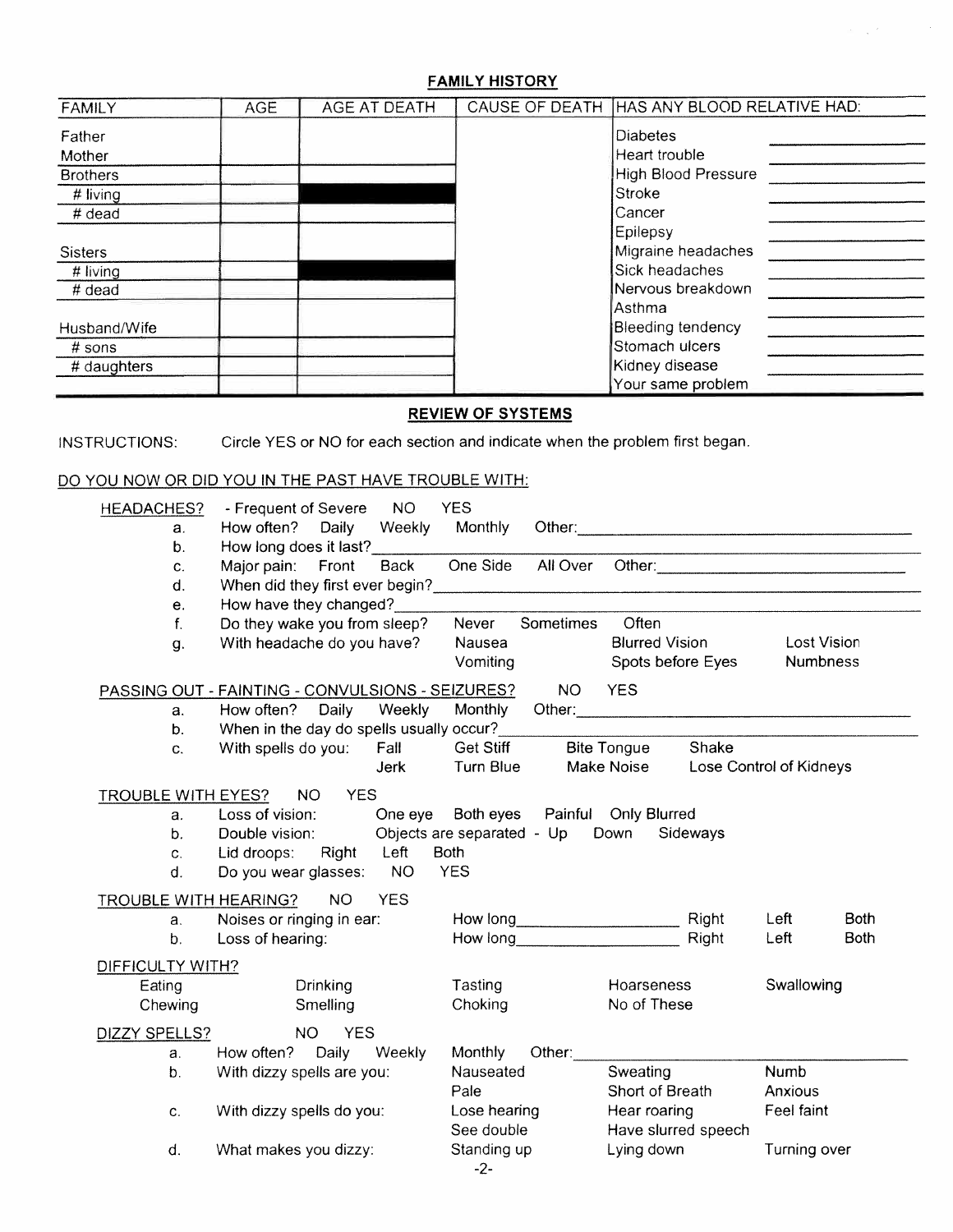|                                      |                                       | Have you ever had bleeding between periods?                   |              |                    | NO <sub>1</sub>        | <b>YES</b>                         |                              |              |
|--------------------------------------|---------------------------------------|---------------------------------------------------------------|--------------|--------------------|------------------------|------------------------------------|------------------------------|--------------|
|                                      |                                       | Any complications of pregnancy?                               |              |                    |                        |                                    |                              |              |
|                                      |                                       |                                                               |              |                    |                        |                                    |                              |              |
|                                      |                                       |                                                               |              |                    |                        |                                    |                              |              |
| <u>TO BE ANSWERED BY WOMEN ONLY:</u> |                                       |                                                               |              |                    |                        |                                    |                              |              |
|                                      |                                       |                                                               | Been nervous |                    | Had crying spells      |                                    | Had night sweats             | None         |
|                                      | <b>HAVE YOU RECENTLY?</b>             |                                                               | Lost weight  |                    | Been depressed         |                                    | Had fever                    |              |
|                                      |                                       |                                                               |              |                    |                        |                                    |                              |              |
| Rash                                 |                                       | Lumps                                                         |              | <b>Birthmarks</b>  |                        | None                               |                              |              |
|                                      | <u>TROUBLE WITH SKIN?</u>             |                                                               | <b>NO</b>    | <b>YES</b>         |                        |                                    |                              |              |
|                                      |                                       |                                                               |              |                    |                        |                                    |                              |              |
|                                      |                                       |                                                               |              |                    |                        |                                    | Right / Left                 |              |
|                                      | Back pain:<br>Neck pain:              | Worse with cough<br>Going into arms                           |              | Going into fingers | Sneeze Going into legs |                                    | Right / Left                 |              |
|                                      |                                       | <b>TROUBLE WITH BONES AND JOINTS?</b>                         |              | NO                 | <b>YES</b>             |                                    |                              |              |
|                                      |                                       |                                                               |              |                    |                        | Kidney stones                      |                              |              |
|                                      | <b>Burning</b><br>Impotence           |                                                               |              |                    |                        | Blood in urine                     |                              |              |
|                                      | Dribbling                             |                                                               |              |                    |                        |                                    | Trouble starting kidneys     |              |
|                                      | Pus in urine                          |                                                               |              |                    |                        |                                    | Loss of kidney control       |              |
|                                      | Prostrate trouble                     |                                                               |              |                    |                        | Voiding frequently                 |                              |              |
|                                      |                                       | <b>TROUBLE WITH KIDNEYS AND GENITAL ORGANS?</b>               |              |                    | <b>NO</b>              | <b>YES</b>                         |                              |              |
|                                      | Diarrhea                              |                                                               |              |                    |                        | Constipation                       |                              |              |
|                                      | Vomiting                              |                                                               |              |                    |                        | Ribbon-like stools                 |                              |              |
|                                      | Nausea                                |                                                               |              |                    |                        |                                    | <b>Black bowel movements</b> |              |
|                                      | Liver trouble                         |                                                               |              |                    |                        |                                    | Change in bowel habits       |              |
| Ulcers                               | Stomach pain                          |                                                               |              |                    |                        | Blood in stools<br>Hemorrhoids     |                              |              |
|                                      | Poor appetite                         |                                                               |              |                    |                        | Vomiting blood                     |                              |              |
|                                      |                                       |                                                               |              |                    |                        |                                    |                              |              |
|                                      | <b>STOMACH TROUBLE?</b>               |                                                               | NO           | <b>YES</b>         |                        |                                    |                              |              |
|                                      | Heart skipping                        |                                                               |              |                    |                        |                                    | Leg cramps with walking      |              |
|                                      | Palpitations                          |                                                               |              |                    |                        |                                    | Shortness of breath          |              |
|                                      | High blood pressure<br>Swollen ankles |                                                               |              |                    |                        | Chronic cough<br>Spitting up blood |                              |              |
|                                      | Heart trouble                         |                                                               |              |                    |                        | Chest pain                         |                              |              |
|                                      |                                       |                                                               |              |                    |                        |                                    |                              |              |
|                                      |                                       | <b>TROUBLE WITH HEART OR LUNGS?</b>                           |              | <b>NO</b>          | <b>YES</b>             |                                    |                              |              |
| е.                                   | Had trouble with:                     |                                                               | Walking      |                    | Writing                |                                    | Tremors                      | Coordination |
|                                      |                                       |                                                               | Memory       |                    | Thinking of words      | Pronouncing words                  | Concentrating                | Thinking     |
|                                      | C.<br>$\mathbf{d}$ .<br>Had trouble:  | Had trouble with talking: Lost ability to talk - Express self | Saying words |                    |                        |                                    |                              |              |
|                                      | Been numb in:<br>b.                   |                                                               | Arm          | Leg                | (Right / Left)         |                                    |                              |              |
|                                      | Lost the use of:<br>a.                |                                                               | Arm          | Leg                | (Right / Left)         |                                    |                              |              |
|                                      |                                       |                                                               |              |                    |                        |                                    |                              |              |
|                                      |                                       | HAVE YOU EVER HAD THESE PROBLEMS?                             |              | <b>NO</b>          | <b>YES</b>             |                                    |                              |              |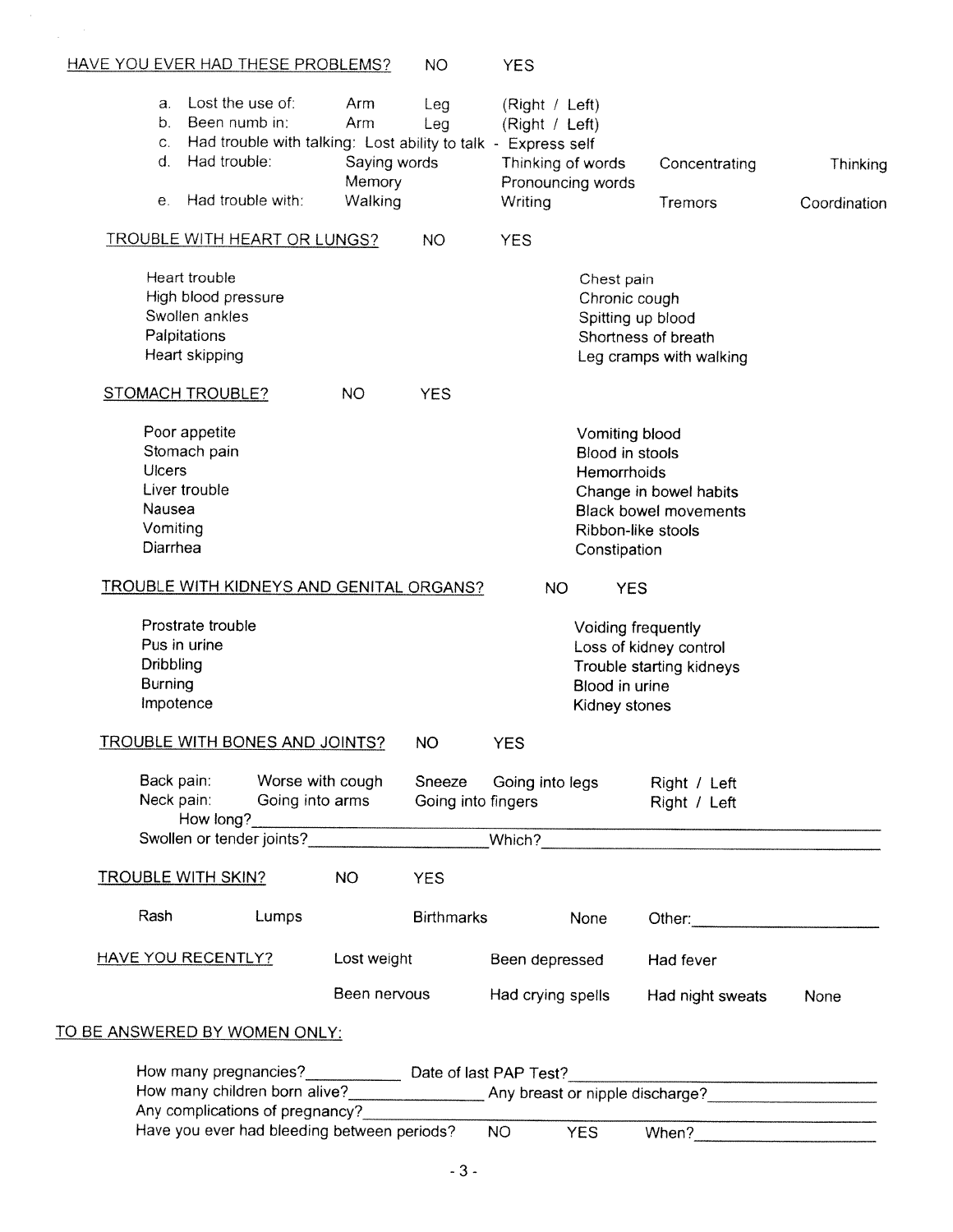

 $\label{eq:2} \frac{1}{2}\left(\frac{1}{2}\right)^2\left(\frac{1}{2}\right)^2\left(\frac{1}{2}\right)^2.$ 



Possible Diagnosis

 $P$ lan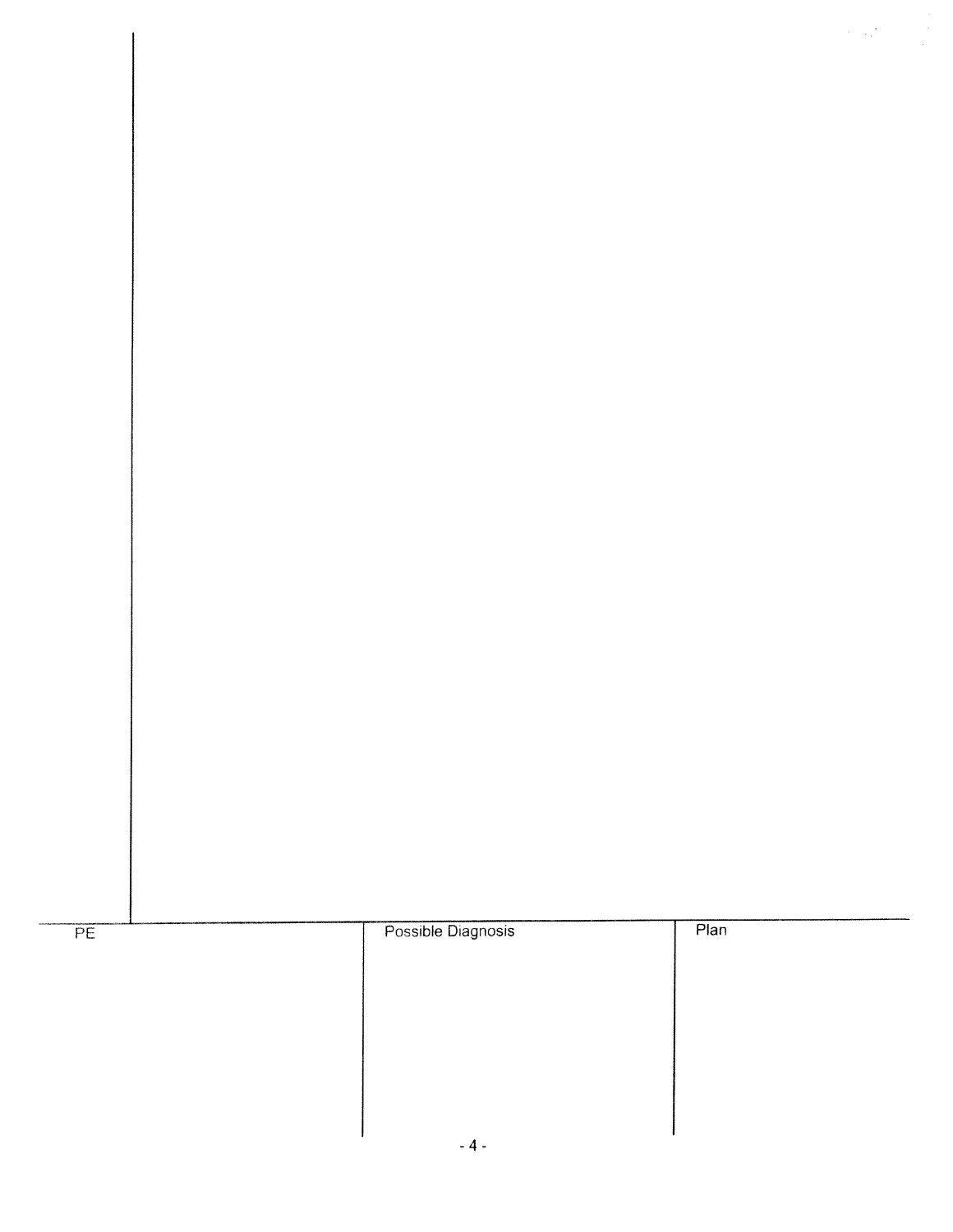

## Carolinas Physicians Network Carolinas HealthCare System

## PAYMENT POLICY & PATIENT STATEMENT OF RESPONSIBILITY

## TO OUR VALUED PATIENTS:

**THANK YOU** for choosing Carolinas Physicians Network for your healthcare services. We strive to provide the highest quality of care yet keep your healthcare costs as low as possible. These policies reflect our efforts to reduce healthcare costs. We appreciate your full cooperation.

FOR YOUR CONVENIENCE we accept any debit or credit card with the MasterCard, Visa, Discover, or American Express logo, as well as your personal check or cash.

**PAYMENT** (such as co-pays, deductibles & co-insurance) is required at the time of service. We request that you do not ask to be billed. Patients repeatedly asking for exceptions will be directed to <sup>a</sup> supervisor or practice manager.

INSURANCE CARDS must be presented at each visit. You may feel this is unnecessary. but insurance <sup>p</sup>lans are becoming more complicated, and cards. policy numbers, and renewal dates are constantly changing. In order for us to file your claims with the appropriate plan, we must have the most recent card presented. If you arrive without your card, you will be responsible for all charges until the hilling office has received complete. current. and accurate insurance information. Most plans require we file your claim within 90 days from the date of service. If we have not received your information within that time, you will remain responsible for all charges incurred up to the date you provide us with your insurance information and we receive paymen<sup>t</sup> from the insurance <sup>p</sup>lan. Any balance you owe should be paid within thirty days.

**MEDICARE PLANS** are more numerous and complicated. Carolinas HealthCare System and Carolinas Physicians Network participate with Traditional Medicare (Part <sup>A</sup> & Part B) only. We do not accep<sup>t</sup> any Medicare Advantage managed care <sup>p</sup>lans excep<sup>t</sup> for emergency situations. Please notify the front office immediately if you have recently changed Medicare plans. Medicare deductibles and co-insurance are expected at the time of service. As <sup>a</sup> participating provider with Medicare. ve skill tile your claim to Medicare and if applicable, to your secondary insurance carrier.

MANAGED CARE PLANS have a network of participating providers. We participate with most major plans, but please contact your plan or check their website or call our office for confirmation before your visit. Applicable co pays, co-insurance and deductibles are expected at time of service. You will also be billed for any non-covered services for which you are liable after your insurance pays their share. If you have a managed care plan that we do not participate with, you will be expected to pay the bill in full at the time of service.

**COMMERCIAL INSURANCES** are those plans we do not participate in. You will be responsible for payment in full at the time of service. Since we are non-participants in the plan. we do not accept the Usual  $&$  Customary fee. As a courtesy, we will file your claim.

**WORKER'S COMPENSATION** may or may not be accepted by your provider. Please check with your provider before making an appointment. If your provider accepts Worker's Compensation, you will be seen upon approval and authorization by your employer with the proper documentation.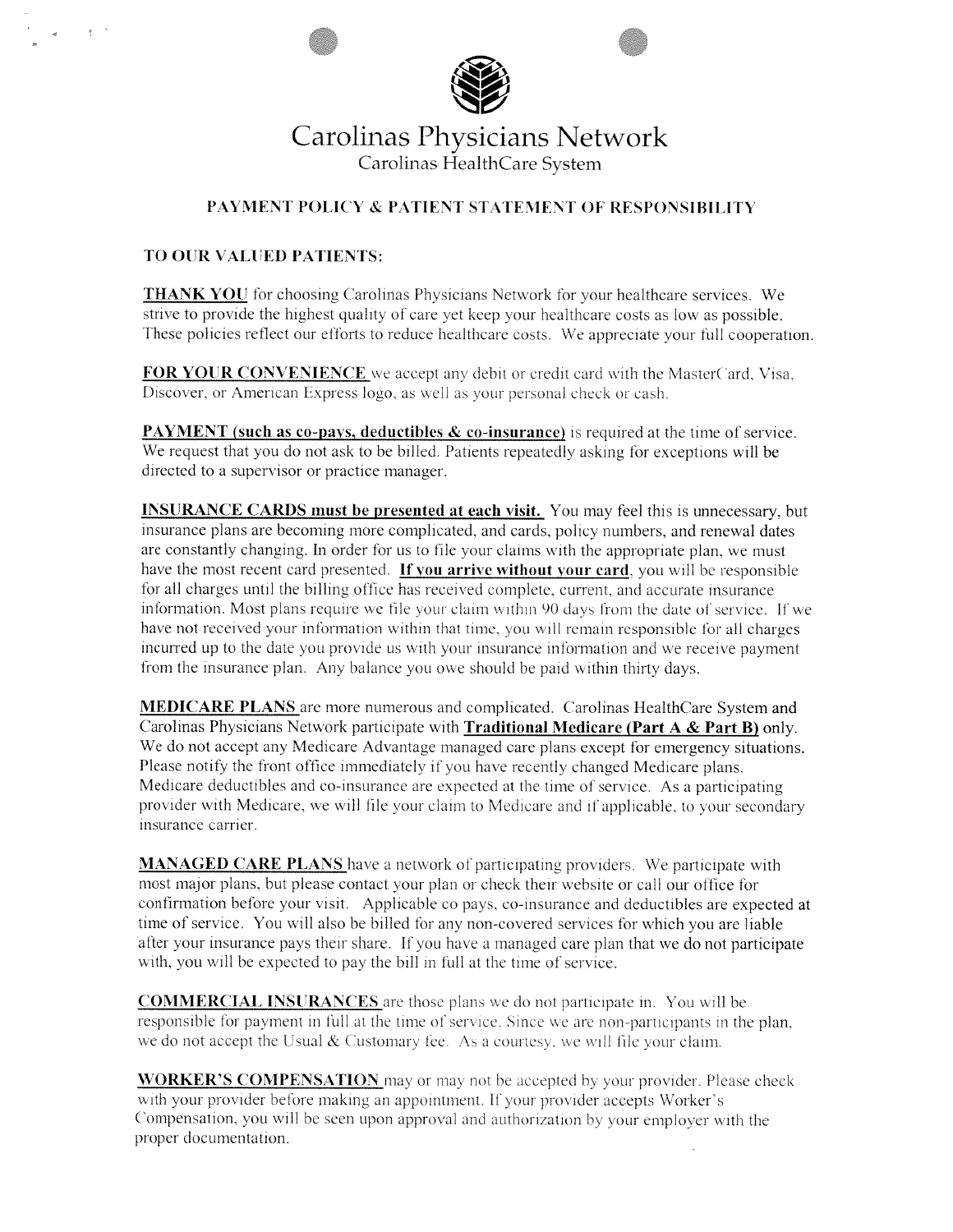**MEDICAID** may or may not be accepted by your provider. Please check with your provider before making an appointment. If your provider does accept Medicaid, you will need to bring your current Medicaid Indentification Card to each visit. These cards are valid for only one month at a time, so it is very important to bring the current month card to your visit. Failure to bring the current card may result in your appointment being rescheduled. If there is a co-pay with your plan, you will be expected to pay it at the time of service.

**HEALTH SAVINGS ACCOUNTS/HEALTH REIMBURSEMENT ACCOUNTS are being** promoted so that patients can have more control over managing their health care spending. These accounts will be patient specific so it is important you are aware of all benefits, deductibles, and co-payments. The deductible and co-payment will be expected at the time of service.

**SELF PAY PATIENTS** are those patients who **do not have any insurance coverage**. Self pay patients will be given a 20% discount off the charges for services provided, if the patient pays their bill in full at the time of service. The discount does not apply to billed services. This discount also does not apply to those patients who may have insurance, but we do not participate with their plan.

**MEDICAL LEAVE/DISABILITY FORMS** will be completed within 7 to 10 business days upon receiving the form in the office. Please make sure you allow plenty of time for completion of these forms. Emergencies will be handled on a case by case basis. There may also be a fee for completion of these forms.

We thank you for taking time to read and understand our policies. Please let us know if you have any questions. Again, our office should be notified immediately of any changes in insurance coverage or primary care assignment.

#### I understand my responsibilities as outlined above and will abide by them.

Patient/Guardian Name

| Patient/Guardian |      |
|------------------|------|
| Signature        | Date |
|                  |      |